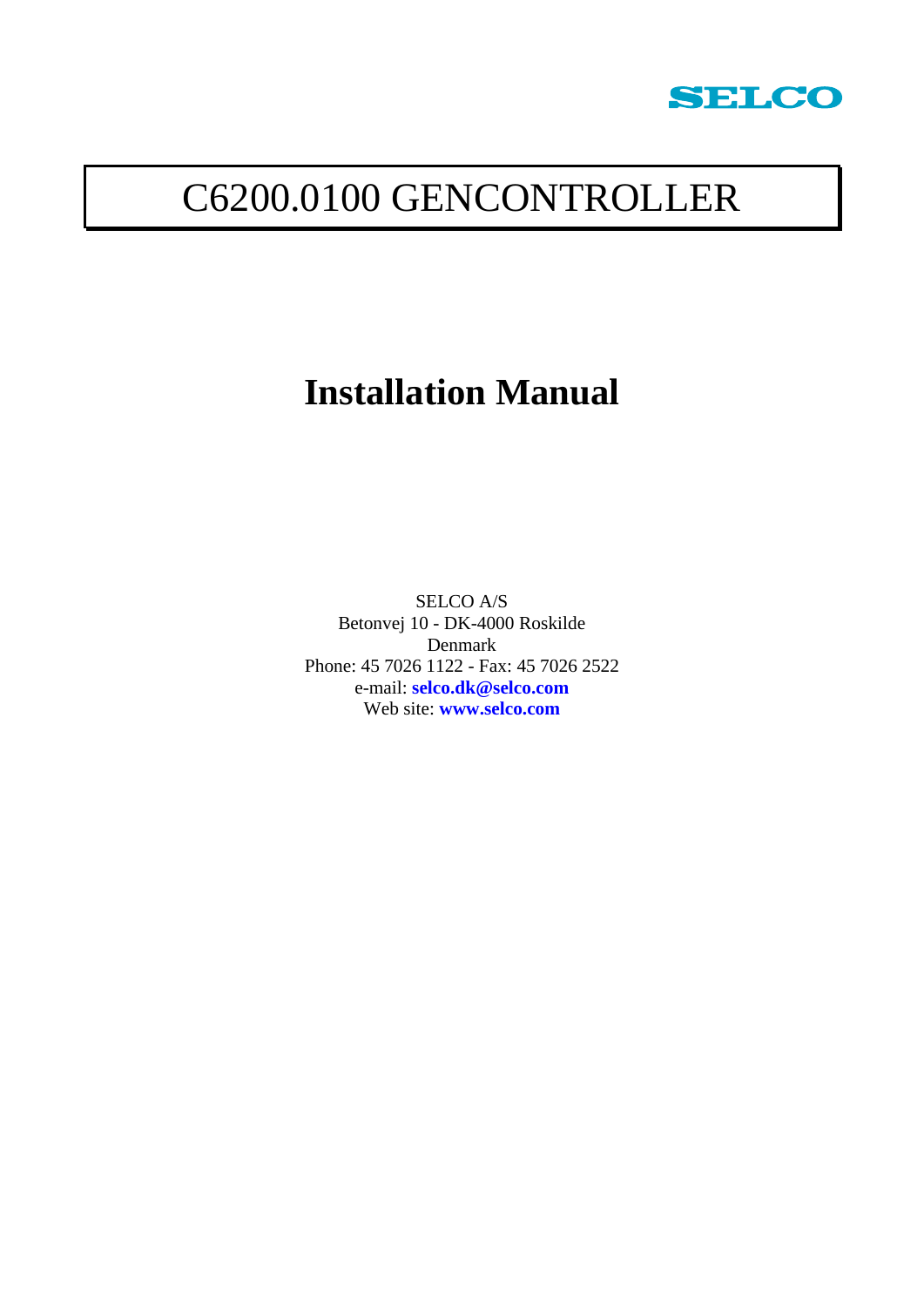#### **Table of Contents**

| 1    |                                                    |
|------|----------------------------------------------------|
| 2    |                                                    |
| 3    |                                                    |
| 4    |                                                    |
| 5    |                                                    |
| 5.1  |                                                    |
| 5.2  |                                                    |
| 5.3  |                                                    |
| 5.4  |                                                    |
| 5.5  |                                                    |
| 5.6  | 5.5.1<br>5.5.2                                     |
|      |                                                    |
| 5.7  |                                                    |
| 5.8  | InputStream 14                                     |
| 5.9  | 5.8.1<br>5.8.2<br>5.8.3<br>5.8.4<br>5.8.5<br>5.8.6 |
| 5.10 |                                                    |
| 5.11 |                                                    |
| 5.12 |                                                    |
| 5.13 |                                                    |
| 5.14 |                                                    |
| 5.15 |                                                    |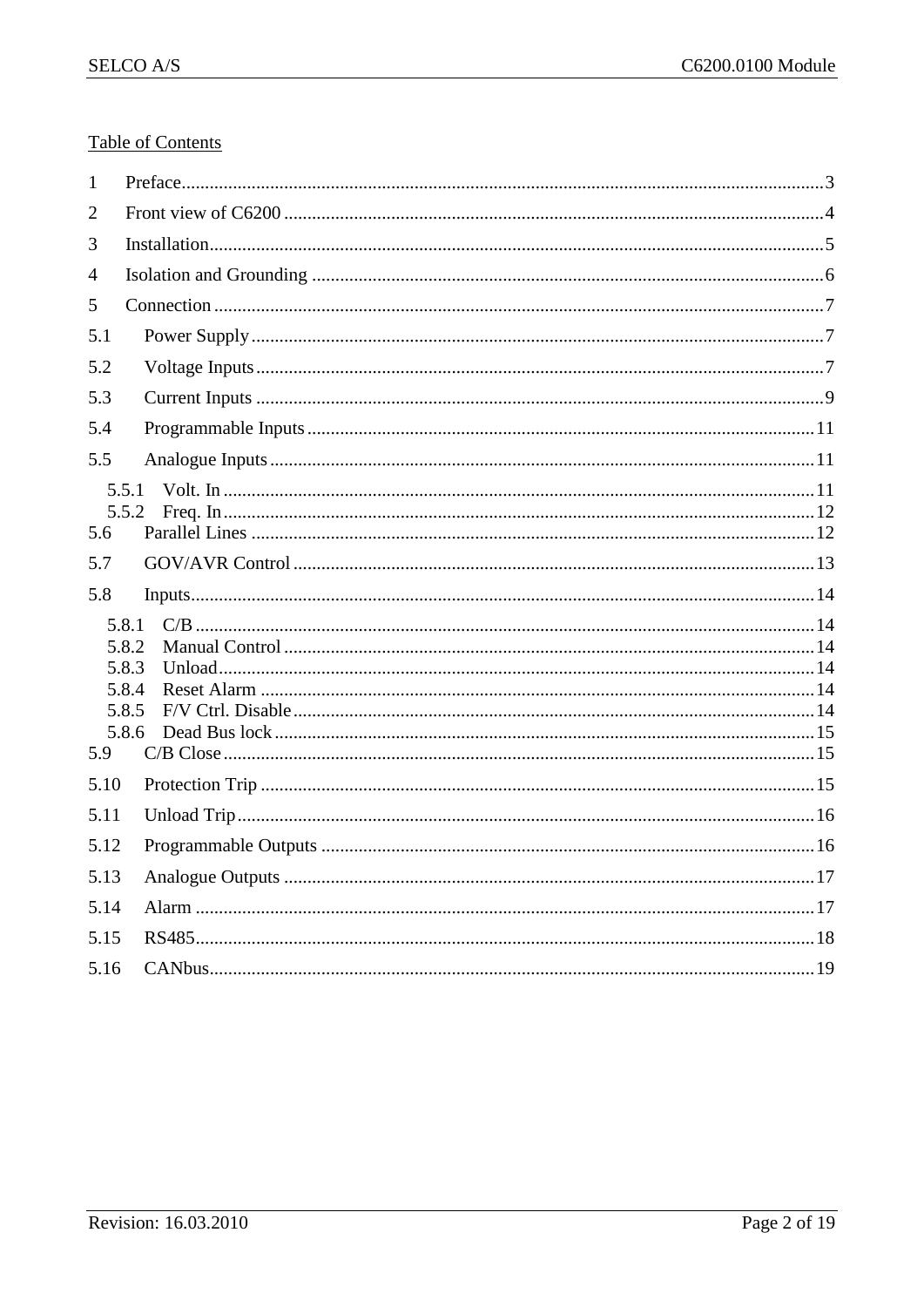## <span id="page-2-0"></span>**1 Preface**

The SELCO C6200 module provides integrated frequency stabilization, voltage stabilization, check/automatic synchronisation, active/reactive load sharing, integrated protection, basic and programmable I/O and data acquisition. Finally, the C6200 module can operate with other C6200 modules and interface with the SIGMA S6500 User Interface Module via the CANbus or SCADA designed power management system via MOD bus.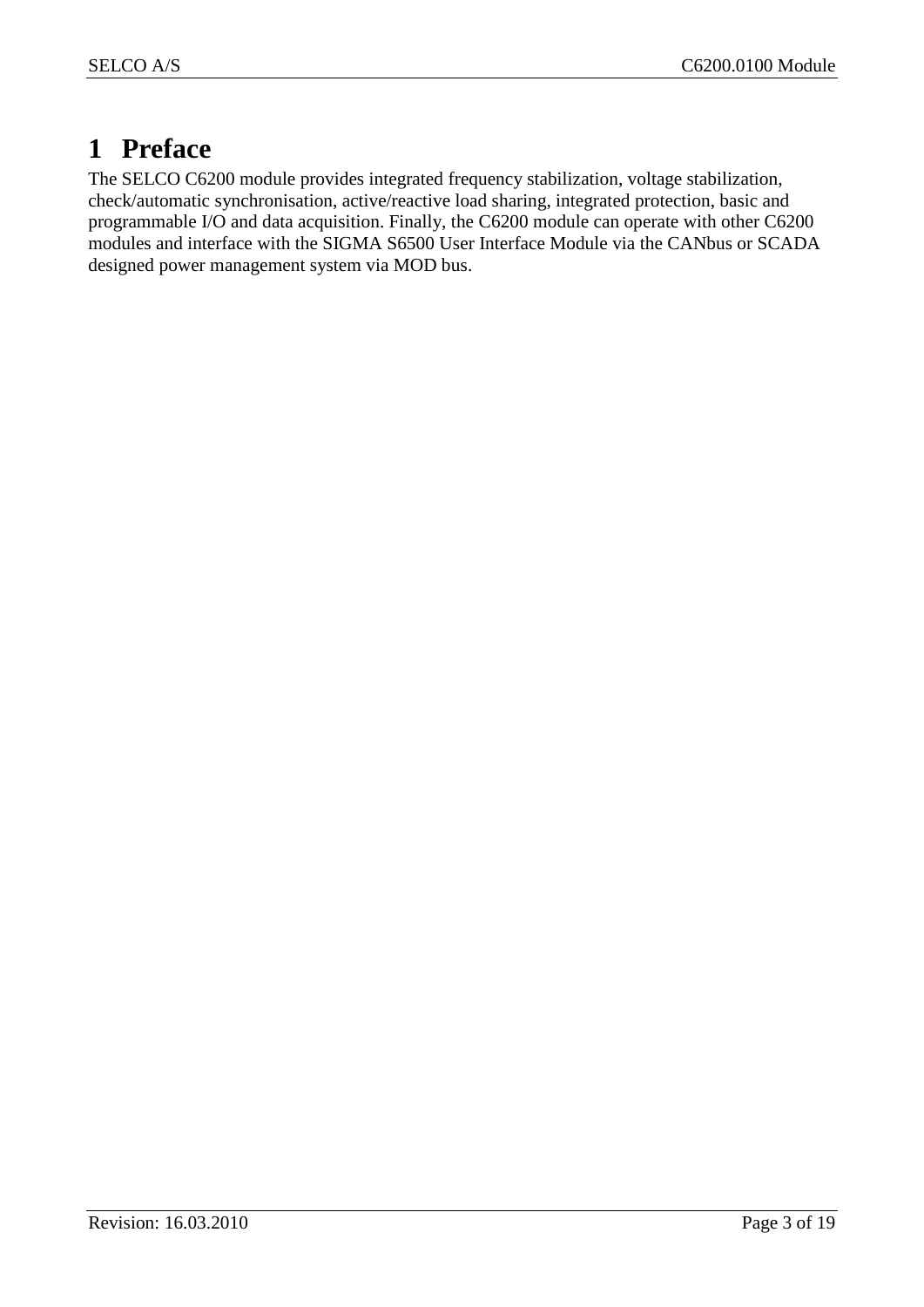## <span id="page-3-0"></span>**2 Front view of C6200**

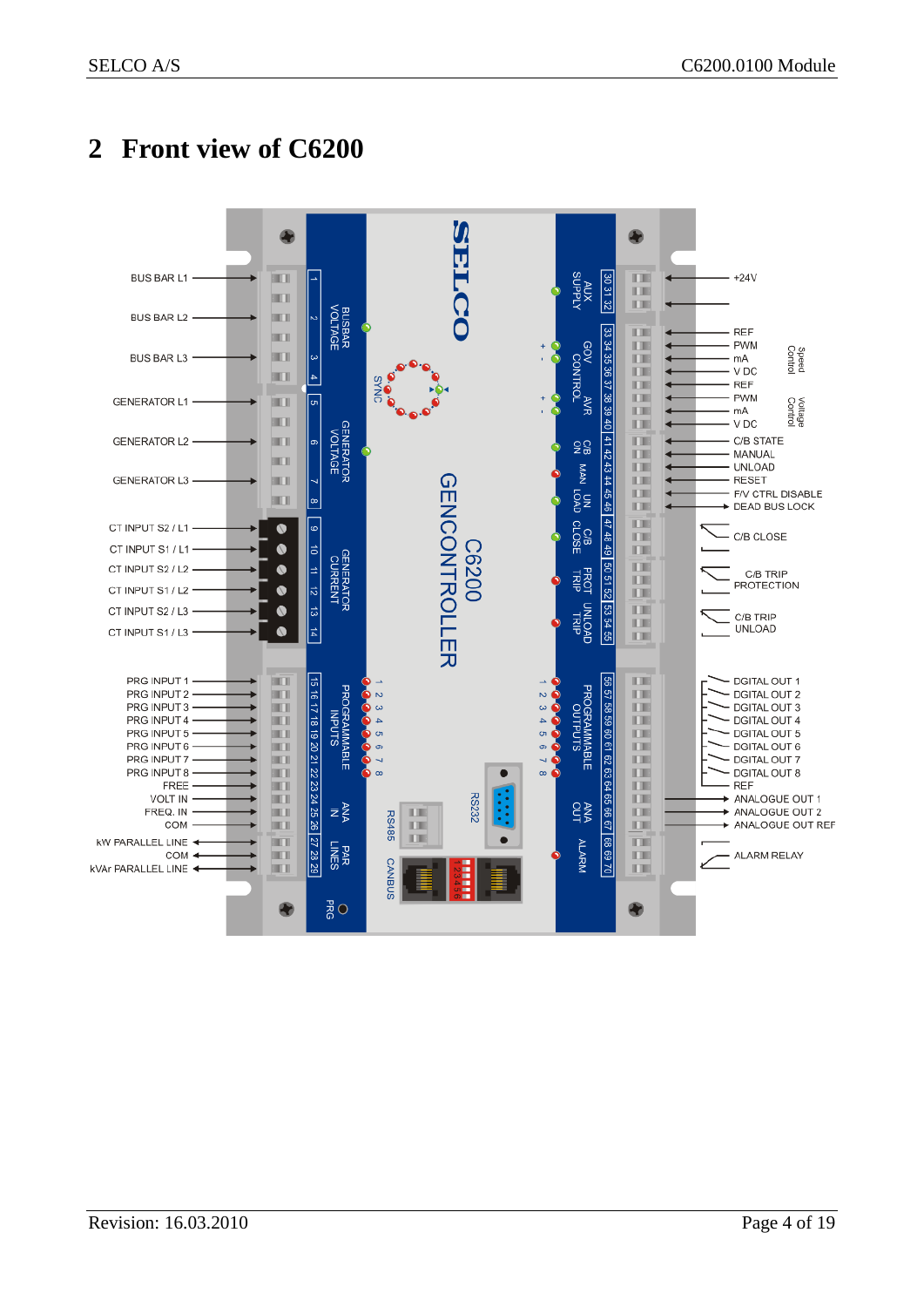## <span id="page-4-0"></span>**3 Installation**

The C6200 module is secured to the rear of the switch board using four 5 mm screws. DIN rail mounting is not advisable due to the weight of the module.

Please ensure that enough space is given around the module so that the plug-in terminals can be removed and reinserted. The length of the cables should also allow for the easy removal and insertion of the plug-in terminals.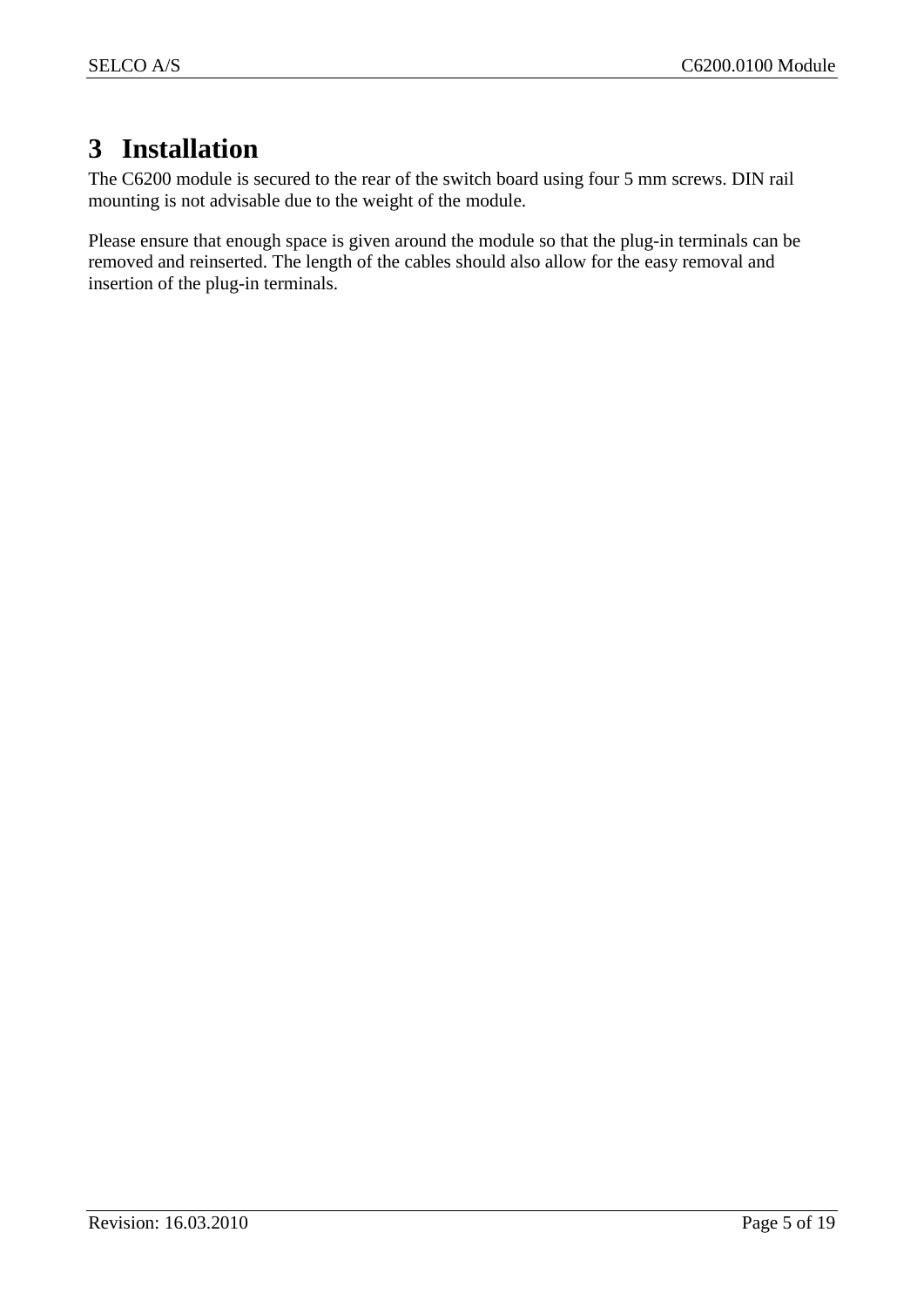## <span id="page-5-0"></span>**4 Isolation and Grounding**

In marine installations ground and common reference (COM) should not be connected together. In a ship installation the hull is the "ground". Connecting any of the COM connections on the C6200 module to ground (hull) or switchboard chassis may cause instability within the system.

As a general rule:

- 1. COM terminals should **not** be connected to ground (hull) or switchboard chassis.
- 2. Negative poles of the power supplies should **not** be connected to ground (hull) or switchboard chassis.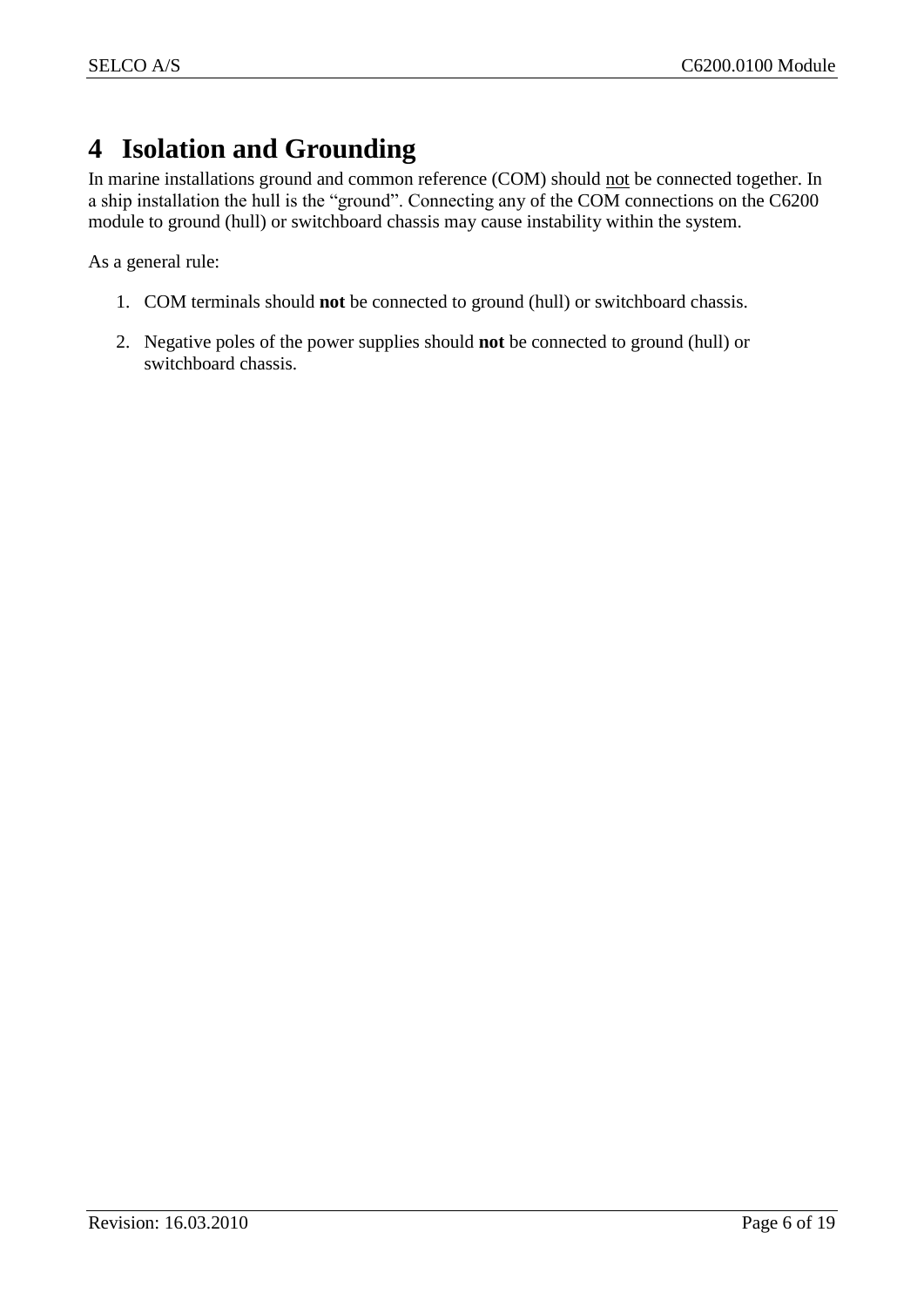## <span id="page-6-0"></span>**5 Connection**

The C6200 module is connected using plug-in terminals. The plug-in terminals provide safe and durable connection without sacrificing ease of installation and servicing.

## <span id="page-6-1"></span>**5.1 Power Supply**

The electronics of the C6200 module are powered by one power supply. The supply operates on a nominal voltage of +24 V DC and the supply will tolerate wide variations in the supply voltage. The aux supply occupies terminal 29 and 31 of the AUX SUPPLY plug-in connectors.

| <b>Terminal</b> | <b>Description</b>  | <b>Signal</b> | <b>Connection</b>                          |
|-----------------|---------------------|---------------|--------------------------------------------|
| 30              | $AUX$ SUPPLY +      | $+24$ V DC    | <b>Positive terminal of primary supply</b> |
|                 | FREE                |               | FREE                                       |
| 32              | <b>AUX SUPPLY -</b> | $-24$ V DC    | Negative terminal of primary supply        |

The auxiliary power supply is not isolated from the remaining electronics of the module with the exception of the GOV and AVR controller. This means that the supply reference terminal (terminal 31) has connection to the module's COM terminal.

The front AUX SUPPLY LED illuminates with a steady green light to indicate that the supply voltage is OK and within the limits of safe operation.

## <span id="page-6-2"></span>**5.2 Voltage Inputs**

The AC voltages connect to the BUS BAR VOLTAGE & GENERATOR VOLTAGE INPUTS plug-in terminals.

**The voltage inputs can operate with high voltage (up to 690 VAC nominal), so precaution must be taken to avoid electrical shock and personal injury. Do not touch the VOLTAGE INPUTS plug-in terminal unless you are absolutely sure that power source is off (e.g. the generator is stopped and blocked against starting).**

Voltages above 690 VAC are supported through use of external transformers (PT). When using PT it is important to ensure that the PT does not affect the phase of the voltage measurement. Phase shift in the PT will directly affect the calculation of the power factor, and thereby the calculation of active and reactive current/load.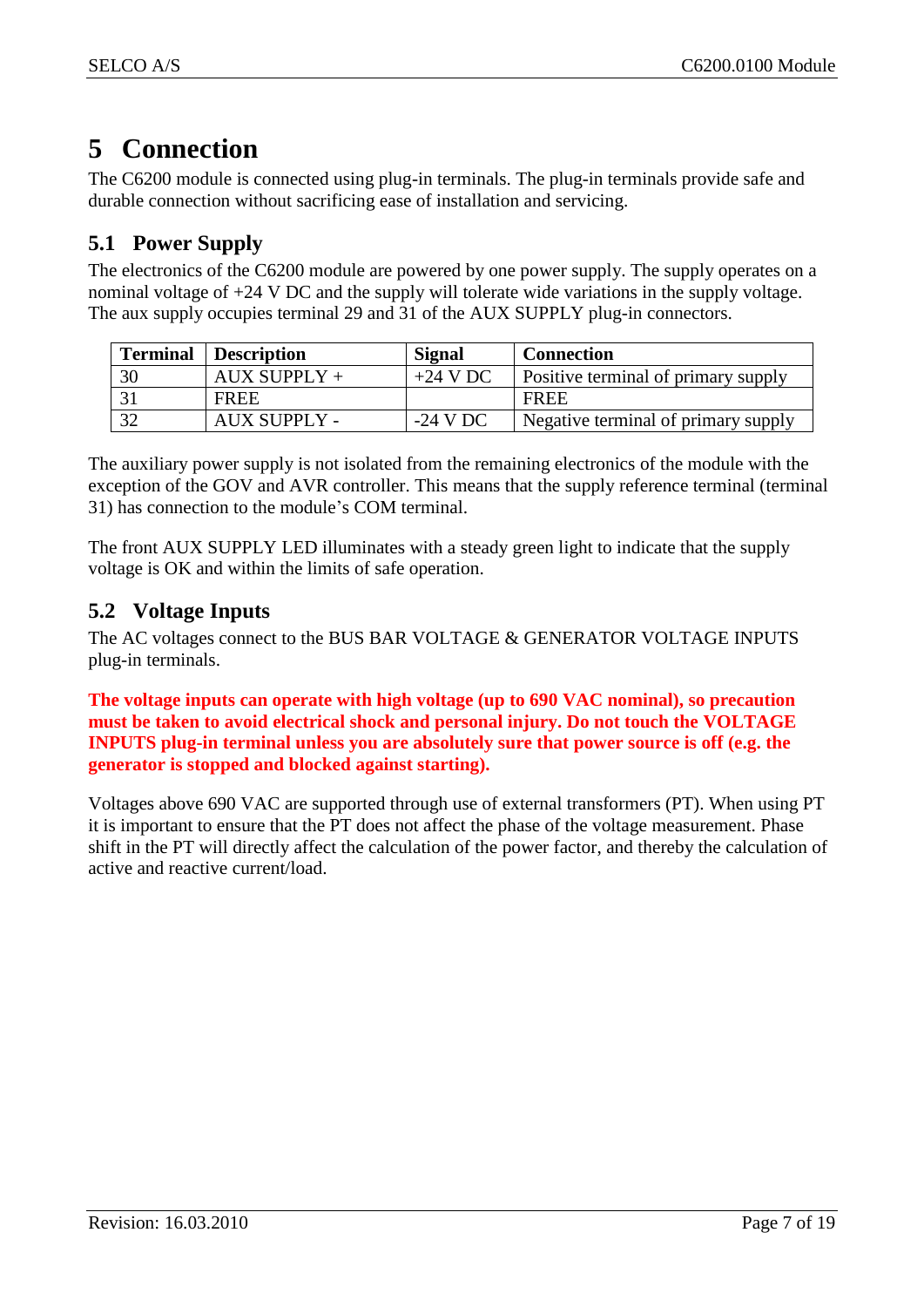The phases L1, L2 and L3 of the bus bar and generator source should be connected to L1, L2 and L3 of the bus bar/generator VOLTAGE INPUTS plug-in terminals. Intermediate 2 A slow-blow fuses should be inserted between the individual phases and the related voltage inputs. It is very important that the phases are connected in the correct order. Interchanging the phases will result in an incorrect power factor calculation and thereby incorrect calculation of active/reactive current/load. It is very important that the phases are connected to the corresponding terminals (phase 1 to L1, phase 2 to L2, phase 3 to L3 ).

| <b>Terminal</b> | <b>Description</b>       | <b>Signal</b> | <b>Connection</b>  |
|-----------------|--------------------------|---------------|--------------------|
|                 | <b>VOLTAGE INPUTS L1</b> | AC voltage    | Bus bar phase L1   |
| $\overline{2}$  | <b>VOLTAGE INPUTS L2</b> | AC voltage    | Bus bar phase L2   |
| 3               | <b>VOLTAGE INPUTS L3</b> | AC voltage    | Bus bar phase L3   |
| <b>Terminal</b> | <b>Description</b>       | <b>Signal</b> | <b>Connection</b>  |
| 5               |                          |               |                    |
|                 | <b>VOLTAGE INPUTS L1</b> | AC voltage    | Generator phase L1 |
| 6               | <b>VOLTAGE INPUTS L2</b> | AC voltage    | Generator phase L2 |

The GENERATOR VOLTAGE LED shows whether or not the voltage levels measured between the phases are within limits. The reference is the nominal phase-phase voltage (NOMVOLT). The voltage levels are compared to the limits defined by the voltage OK window (VOLTOKWND) of the configuration.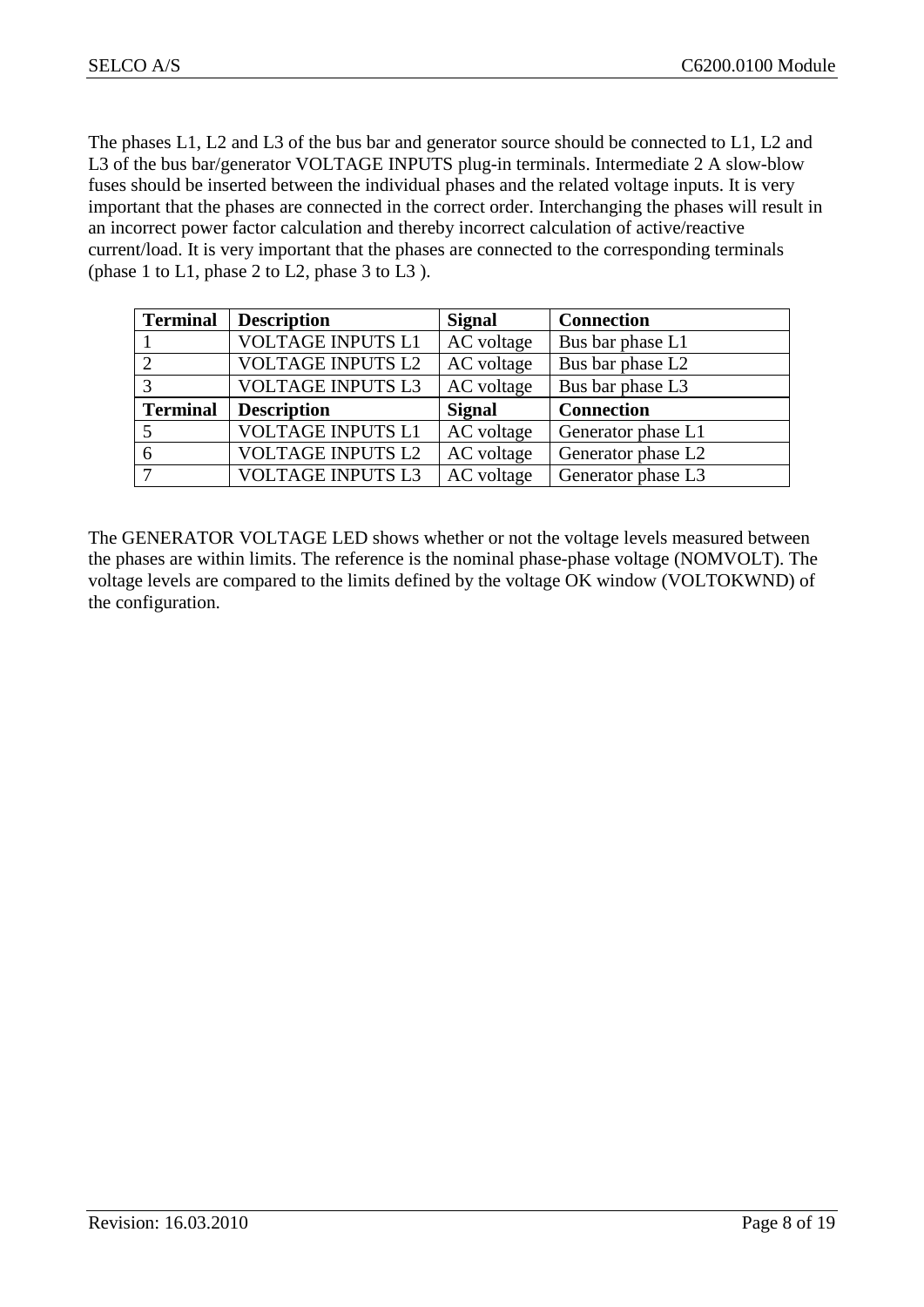## <span id="page-8-0"></span>**5.3 Current Inputs**

The C6200 module measures current through external current transformers (CT). The C6200 module is available in two different variants; one is for 5 A CTs and one for 1 A CTs. Please ensure that you have the correct variant of the module before proceeding with the installation.

The CT ratio should cover maximum current of the generator.

The CT must also be capable of coping with short-circuit currents over short periods without going into saturation (Protection Transformers).

The external CTs are connected to the CT INPUT terminals. It is important to ensure that the direction of the current flow is correct. The current flow is indicated by the S1 and S2 notations on the CT. S1 of the CT connects to terminal 14 and S2 of the CT connects to terminal 13.

| <b>Terminal</b> | <b>Description</b> | <b>Signal</b> | <b>Connection</b>                                |
|-----------------|--------------------|---------------|--------------------------------------------------|
|                 | CT INPUT L1        | AC current    | S <sub>2</sub> of the CT on phase L <sub>1</sub> |
| 10              | CT INPUT L1        | AC current    | S1 of the CT on phase L1                         |
| 11              | CT INPUT L2        | AC current    | S <sub>2</sub> of the CT on phase L <sub>2</sub> |
| $1\overline{2}$ | CT INPUT L2        | AC current    | S1 of the CT on phase L2                         |
| 13              | CT INPUT L3        | AC current    | S <sub>2</sub> of the CT on phase L <sub>3</sub> |
| 14              | CT INPUT L3        | AC current    | S1 of the CT on phase L3                         |

#### **Make sure that the secondary side of the CT is shorted (make a connection between S1 and S2) before disconnection of the CT INPUT connector. Failure to do so may cause damage to the CT.**

Please note that incorrect connection of the current transformers could result in wrong current, power and power factor readings.

Correct measurement of the current is extremely important, as the C6200 module relies upon the current measurements for the calculation of power factors, active currents/loads, reactive currents/loads, integrated protection functions and load sharing.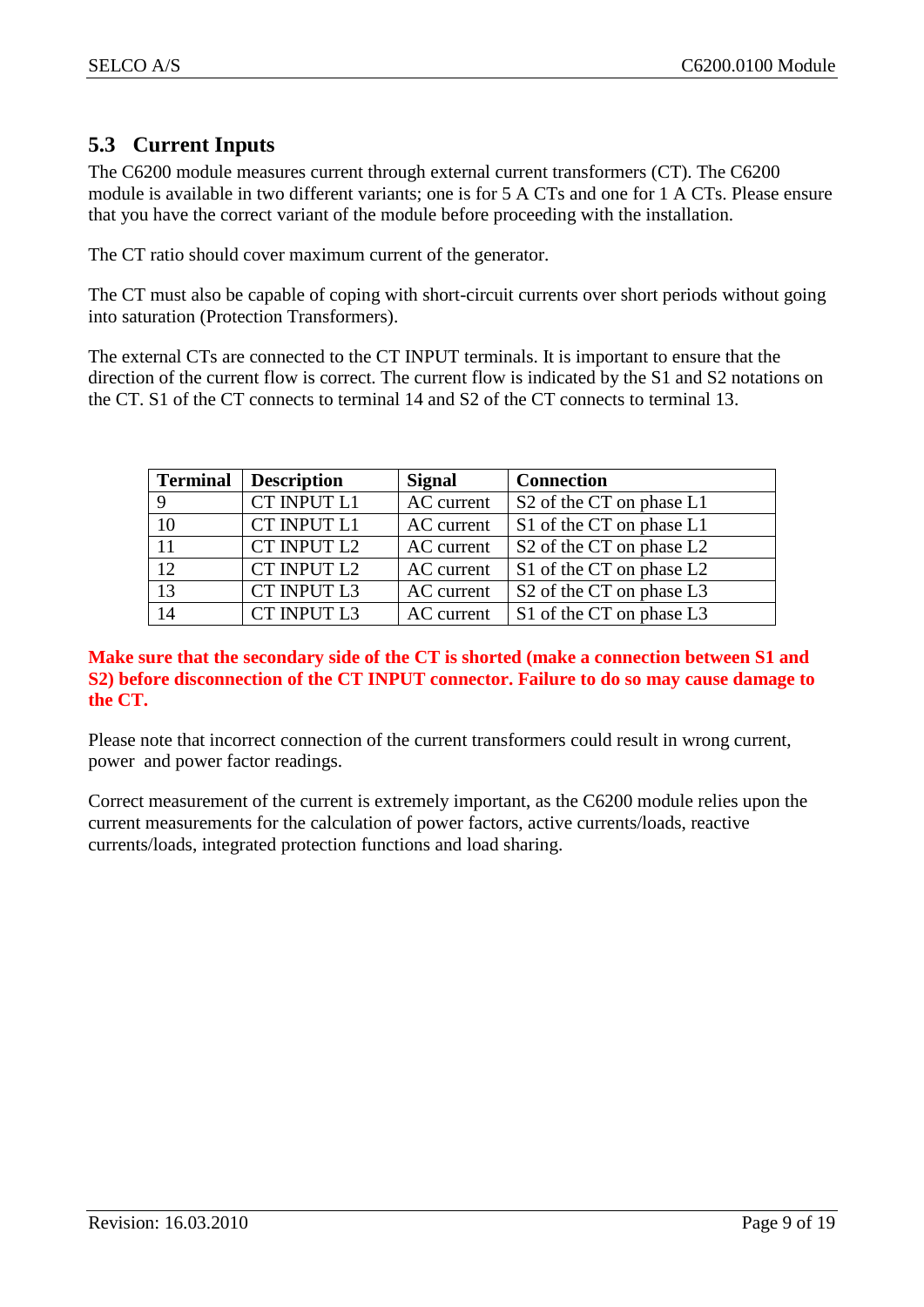

### **Connection of bus /generator voltages and current:**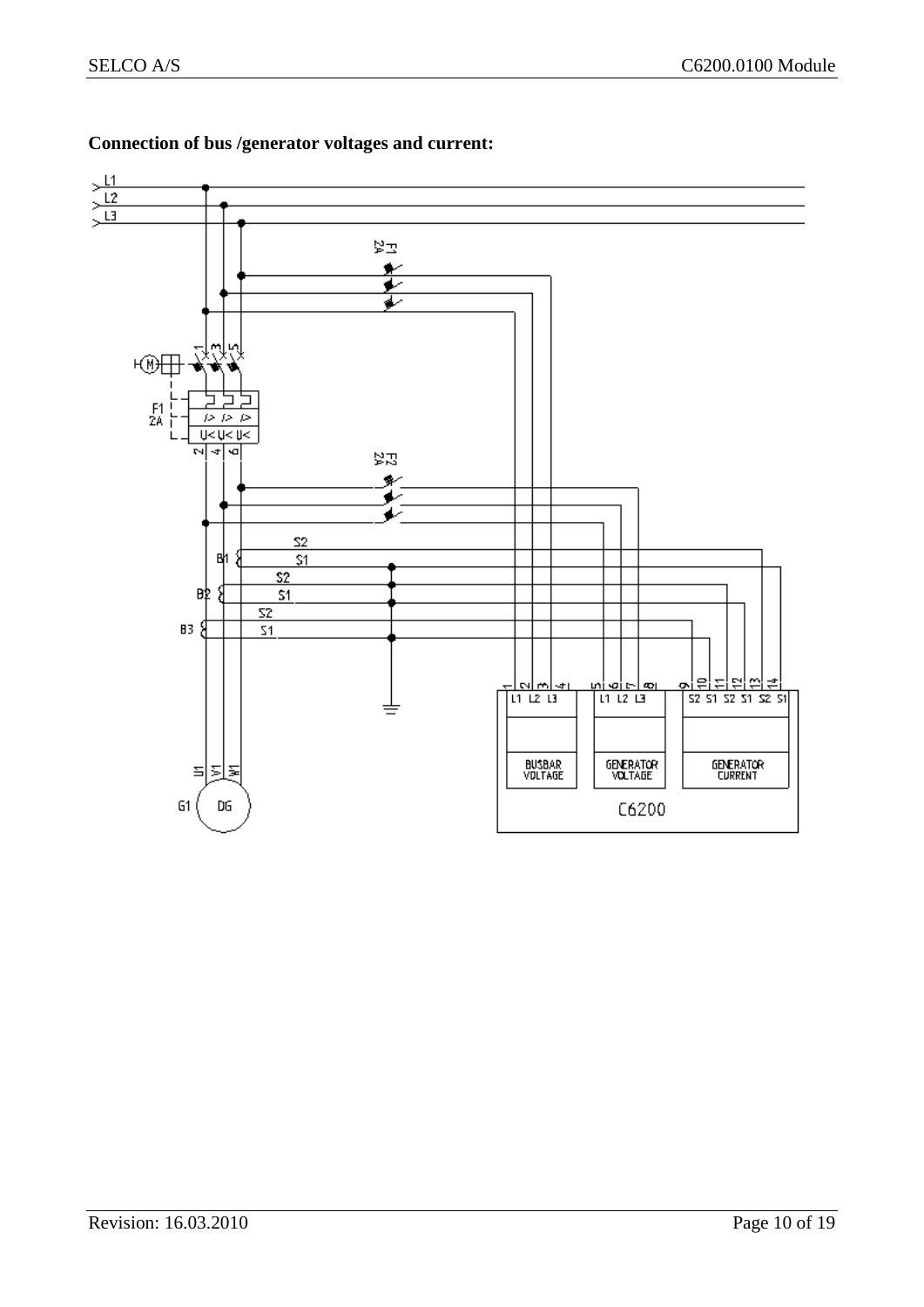## <span id="page-10-0"></span>**5.4 Programmable Inputs**

The programmable input connector houses a number of digital inputs. The digital inputs work with negative reference, meaning the inputs are considered active when at COM level and inactive when left open (disconnected). The inputs are used for external activations of regulation and other functions. The functions are described in the C6200 Configuration Manual.

| <b>Terminal</b> | <b>Description</b> | <b>Signal</b>     | <b>Connection</b> |
|-----------------|--------------------|-------------------|-------------------|
| 15              | PROGRAM INPUT 1    | NO contact to COM | Function request  |
| 16              | PROGRAM INPUT 2    | NO contact to COM | Function request  |
| 17              | PROGRAM INPUT 3    | NO contact to COM | Function request  |
| 18              | PROGRAM INPUT 4    | NO contact to COM | Function request  |
| 19              | PROGRAM INPUT 5    | NO contact to COM | Function request  |
| 20              | PROGRAM INPUT 6    | NO contact to COM | Function request  |
| 21              | PROGRAM INPUT 7    | NO contact to COM | Function request  |
| 22              | PROGRAM INPUT 8    | NO contact to COM | Function request  |
| 23              | <b>FREE</b>        | <b>FREE</b>       |                   |

#### **Example for connection of a digital input:**



## <span id="page-10-1"></span>**5.5 Analogue Inputs**

The analogue inputs are used for external control of voltage, frequency and load of the generator. For example they can be used when two busbar sections should be synchronized with each other or with the grid. They can also be used in case the load of the generator should be remotely controlled in grid parallel applications.

### <span id="page-10-2"></span>**5.5.1 Volt. In**

The VOLT. IN input is an analogue input. The input can be used for external control of the generator voltage, provided that the F/V CTRL. DISABLE input is active (connected to COM). The analogue control signal must be a voltage between -5 and 5 V DC. The VOLT. IN input uses the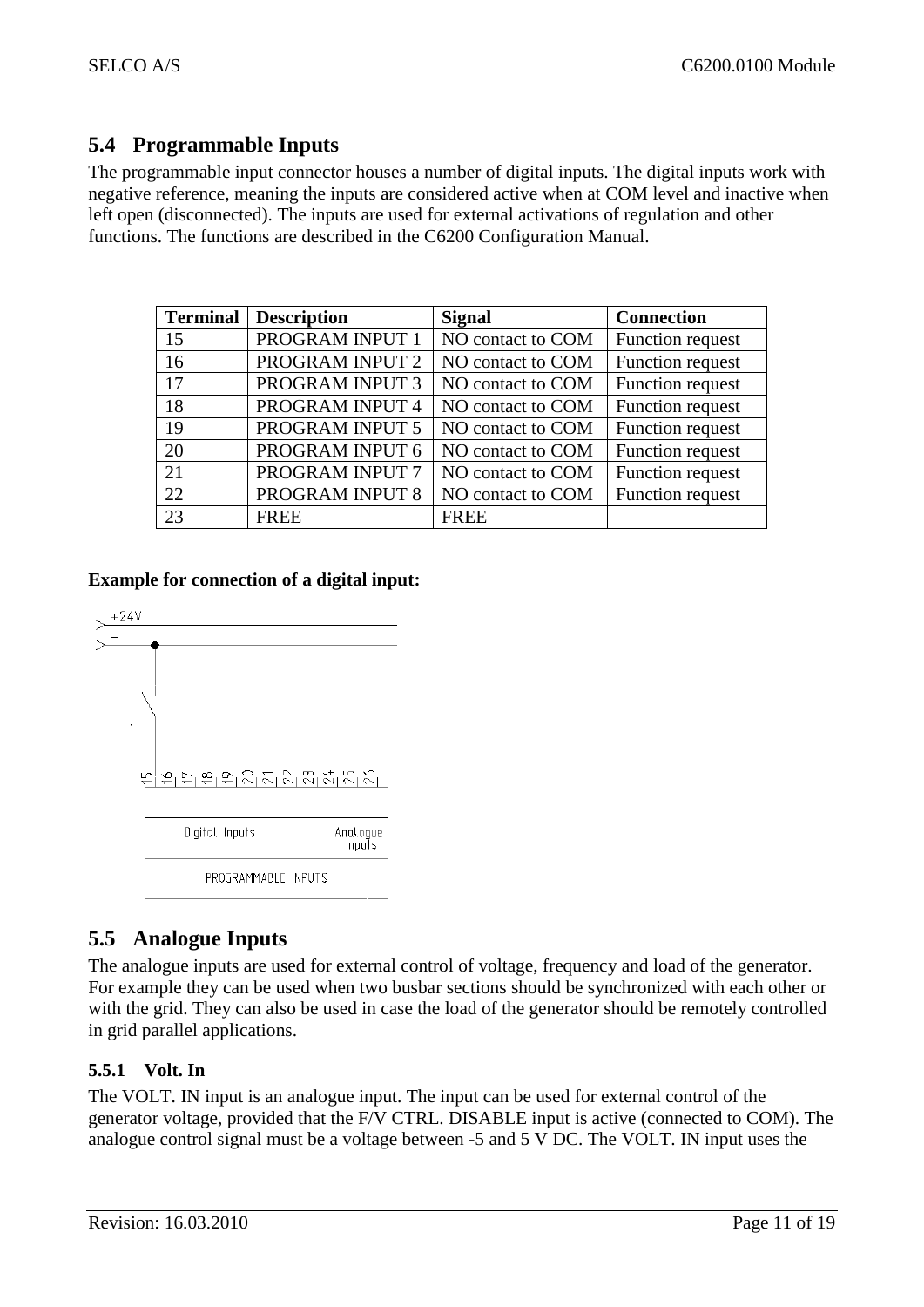COM terminal as reference. If not used, the VOLT. IN input should be connected to COM. This is especially important while the F/V CTRL. DISABLE input is active.

#### <span id="page-11-0"></span>**5.5.2 Freq. In**

The FREQ. IN input is an analogue input. The input can be used for external control of the generator frequency provided that the F/V CTRL. DISABLE input is active (connected to COM). The analogue control signal must be a voltage between -5 and 5 V DC. The FREQ. IN input uses the COM terminal as reference. If not used, the FREQ. IN input should be connected to COM. This is especially important while the F/V CTRL. DISABLE input is active.

| <b>Terminal</b> Description | <b>Connection</b>                |
|-----------------------------|----------------------------------|
| VOLT IN                     | External voltage input, $+/-$ 5V |
| <b>FREO IN</b>              | External voltage input, $+/-$ 5V |
| COM                         | Common reference                 |

### <span id="page-11-1"></span>**5.6 Parallel Lines**

The signals of the parallel lines plug-in connector are used for balancing the active and reactive current/load between multiple C6200 modules. The signal level of the parallel lines can also be adapted to suit other types of SELCO load sharers (e.g. the SELCO T-series).

In case the automatic voltage regulator (AVR) is not controlled by the C6200, it is not necessary to connect the kVAr balance line.

| <b>Terminal</b> | <b>Description</b> | Signal           | <b>Connection</b>                   |
|-----------------|--------------------|------------------|-------------------------------------|
| 27              | kW BALANCE         | DC voltage       | kW BALANCE of other C6200 modules   |
| 28              | <b>COM</b>         | Common reference | COM of the other C6200 modules      |
| 29              | kVAr BALANCE       | DC voltage       | kVAr BALANCE of other C6200 modules |

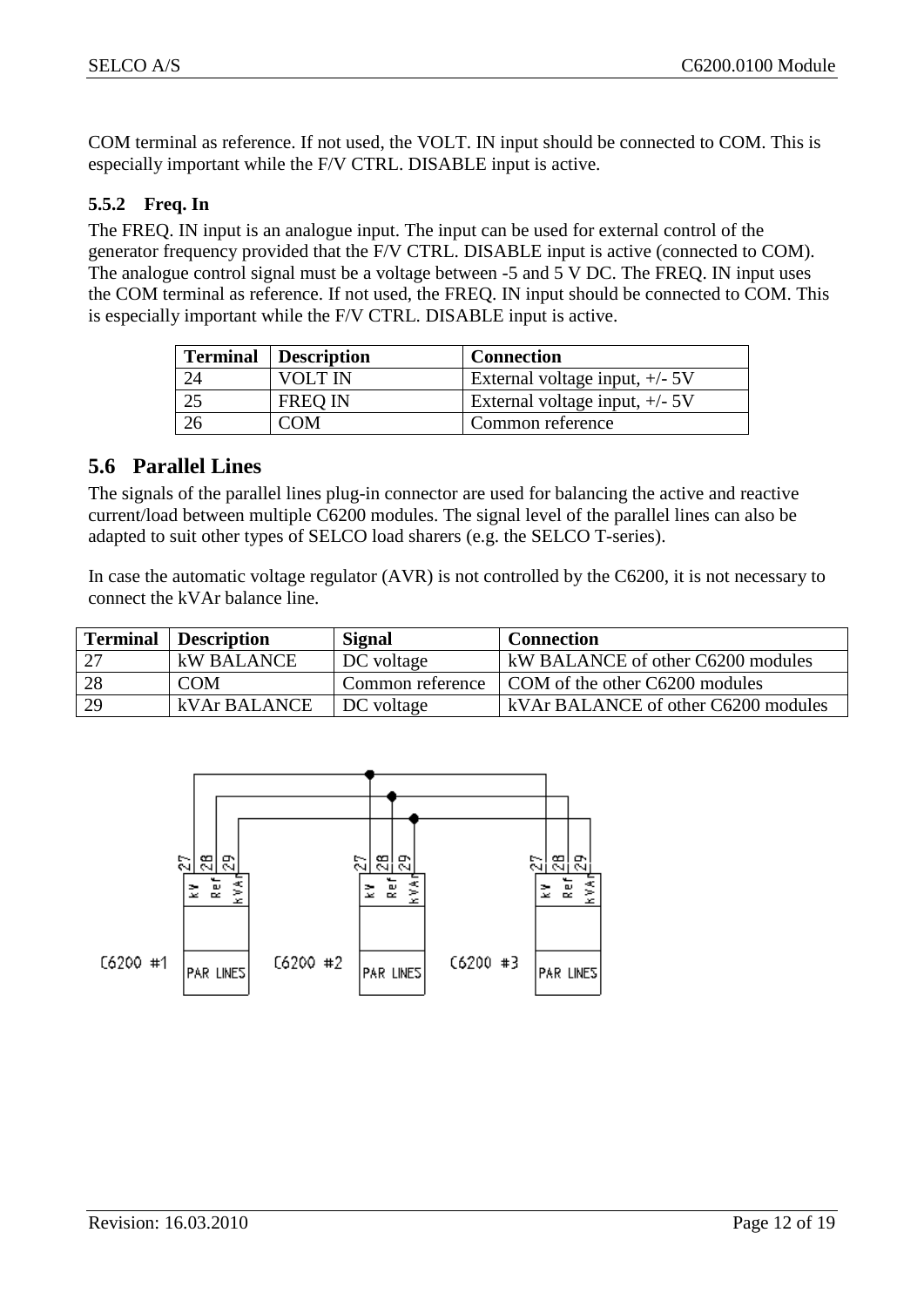## <span id="page-12-0"></span>**5.7 GOV/AVR Control**

Two sets of analogue outputs are provided by the C6200 module. The analogue outputs are intended for direct control of electronic speed governor and AVR. Each analogue output can be configured to provide a DC voltage within the range of  $-10$  to  $+10$  V DC, a DC current within the range of 0 to 20 mA or a PWM signal with a default base frequency of 500 Hz. The outputs are isolated from each other and from the remaining electronics of the module. This means that the references of the outputs have no connection to each other or to the common reference (COM) of the module.

| <b>Terminal</b> | <b>Description</b>         | <b>Signal</b>        | <b>Connection</b>      |
|-----------------|----------------------------|----------------------|------------------------|
| 33              | <b>ANALOG OUTPUT 1 REF</b> | reference (isolated) | Governor reference     |
| 34              | <b>ANALOG OUTPUT 1 PWM</b> | PWM signal           | Governor PWM input     |
| 35              | ANALOG OUTPUT 1 mA         | DC current           | Governor current input |
| 36              | <b>ANALOG OUTPUT 1 VDC</b> | DC voltage           | Governor voltage input |
| $\overline{37}$ | <b>ANALOG OUTPUT 2 REF</b> | reference (isolated) | AVR reference          |
| 38              | <b>ANALOG OUTPUT 2 PWM</b> | PWM signal           | AVR PWM input          |
| 39              | ANALOG OUTPUT 2 mA         | DC current           | AVR current input      |
| 40              | <b>ANALOG OUTPUT 2 VDC</b> | DC voltage           | AVR voltage input      |

It is important to note that each analogue output is protected against short circuit by an internal 10 kΩ resistor. The resistor is placed in series on the output terminal. The output resistor might affect the magnitude of the output signal if the internal resistance of the driven equipment is low. The principle of voltage division applies between the output resistor and the internal resistance of the driven equipment.

Example: equipment with an internal resistance of only 10 k $\Omega$  would reduce a +10 VDC output voltage to +5 VDC. The two 10 kΩ resistors in series would make a 1:2 voltage divider. Likewise, the amplitude of the PWM signal is limited to  $+8$  V DC.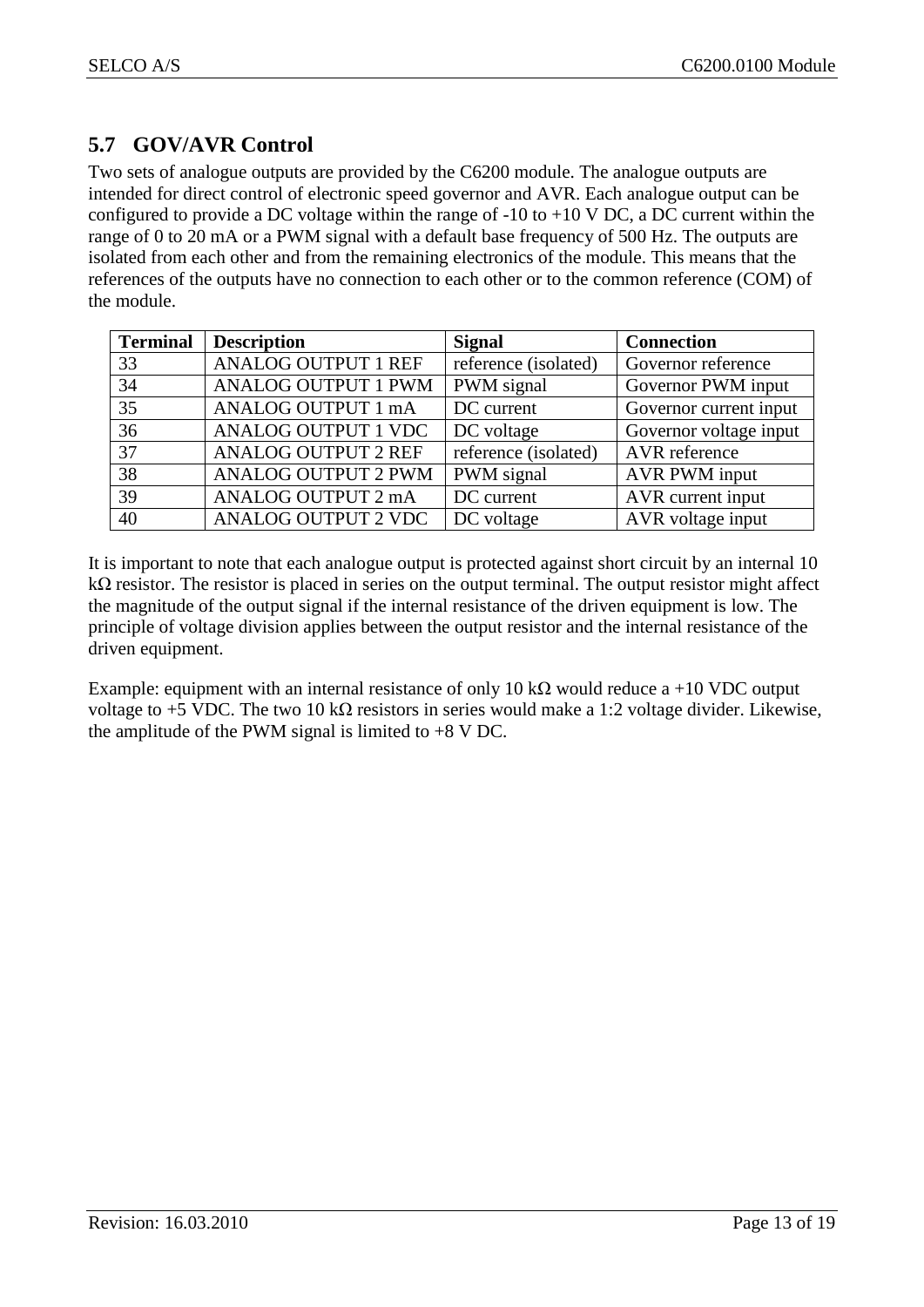## <span id="page-13-0"></span>**5.8 Inputs**

The *Inputs* plug-in connector houses a number of digital and analogue inputs. The digital inputs work with negative reference, meaning the inputs are considered active when at COM level and inactive when left open (disconnected). The analogue signals use negative reference as well, which means that the analogue voltages (e.g. 0 - 1 VDC signals) must have COM as reference.

| <b>Terminal</b> | <b>Description</b>    | <b>Signal</b>      | <b>Connection</b>                |
|-----------------|-----------------------|--------------------|----------------------------------|
| 41              | C/B                   | NO contact to COM  | External switch, output or relay |
| 42              | <b>Manual Control</b> | NO contact to COM  | External switch, output or relay |
| 43              | Unload                | NO contact to COM  | External switch, output or relay |
| 44              | <b>Reset Alarm</b>    | NO contact to COM  | External switch, output or relay |
| 45              | Freq Ctrl disable     | NO contact to COM  | External switch, output or relay |
| 46              | DB Lock               | Dead bus interlock | To be interconnected with the    |
|                 |                       |                    | DB lock terminals of each        |
|                 |                       |                    | C6200 module in the system       |

#### <span id="page-13-1"></span>**5.8.1 C/B**

The C/B input provides feedback from the generator circuit breaker and is used by the C6200 module to determine if the breaker is open or closed. C/B is typically connected to COM through an auxiliary contact of the breaker. The breaker is considered closed by the C6200 module when the C/B input is at COM level.

#### <span id="page-13-2"></span>**5.8.2 Manual Control**

When switched to manual control, C6200 will only interfere with speed and voltage of the generator in case it gets a command to do so via the programmable inputs (terminals 15 to 22). Such commands could for example be start synchronizing, start load sharing or speed increase (for complete list of programmable functions please refer to the configuration manual). The input is active when at COM level and inactive if left open.

#### <span id="page-13-3"></span>**5.8.3 Unload**

The UNLOAD input is used to do a ramped unload of the generator before the breaker is tripped. UNLOAD is typically initiated from an external switch. Unload starts once the UNLOAD signal is put to COM level. Disconnecting the UNLOAD signal causes reconnection of the generator, where after the load ramp up again.

#### <span id="page-13-4"></span>**5.8.4 Reset Alarm**

Reset Alarm is used to reset the alarm relay. Reset Alarm is active when the input is at COM level.

#### <span id="page-13-5"></span>**5.8.5 F/V Ctrl. Disable**

The F/V CTRL. DISABLE input is used to deactivate the voltage and frequency stabilization of the C6200 module. The signal is considered active when the input is connected to COM level, and inactive when left open. The signal is typically used when the generator is operated in parallel with a shaft generator or the grid (power sources that determine the voltage and frequency), or when the voltage and frequency are controlled by external equipment (through the VOLT. IN and FREQ. IN analogue inputs).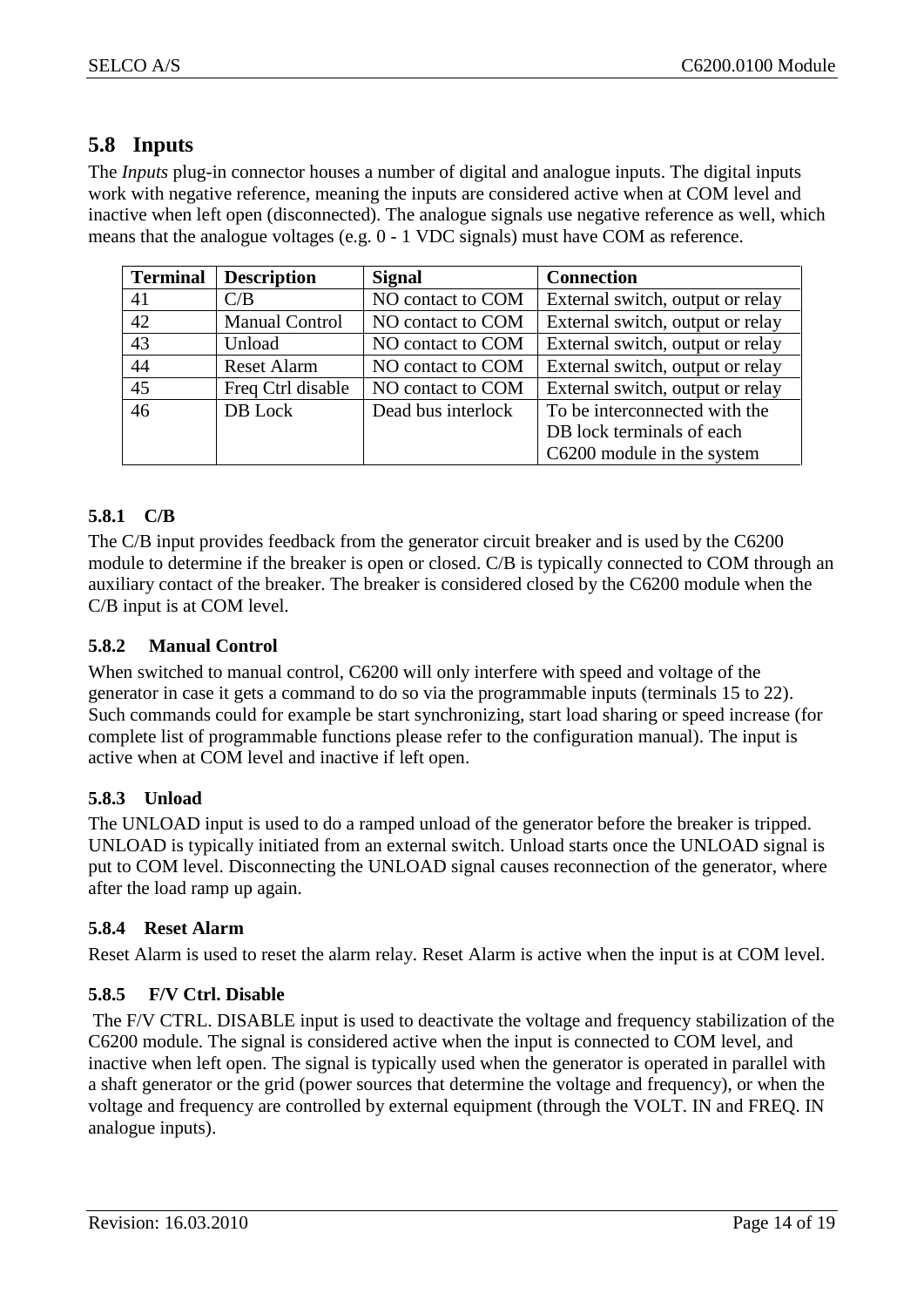#### <span id="page-14-0"></span>**5.8.6 Dead Bus lock**

The dead bus lock signal is used to prevent more than one generator to connect simultaneously to a dead bus bar in case of black out.

It should be interconnected between all generators that connect to the same bus bar.

#### **Wiring of Dead bus Lock signal**



## <span id="page-14-1"></span>**5.9 C/B Close**

This connector includes the terminals of the changeover relay for closure of the circuit breaker. The C/B close relay has two contact sets and is normally de-energized by default. Note that this relay can be reconfigured to normally energized operation.

| <b>Terminal</b> | <b>Description</b> | <b>Signal</b>               | <b>Connection</b>           |
|-----------------|--------------------|-----------------------------|-----------------------------|
| 47              | C/B CLOSE 1        | Relay de-energized position | <b>Breaker remote close</b> |
| 48              | C/B CLOSE 2        | Relay contact               | Signal source               |
| 49              | $C/B$ CLOSE 3      | Relay energized position    | Breaker remote close        |

### <span id="page-14-2"></span>**5.10 Protection Trip**

The terminals of this relay are intended for tripping the circuit breaker in case of protection trips (e.g. by the reverse power protection function). The built-in protection trip relay has two contact sets and is normally energized by default. Note that the protection trip relay can be reconfigured to normally energized operation.

| <b>Terminal</b> | <b>Description</b> | <b>Signal</b>               | <b>Connection</b>   |
|-----------------|--------------------|-----------------------------|---------------------|
| 50              | PROT TRIP          | Relay de-energized position | Breaker remote trip |
|                 | PROT TRIP          | Relay contact               | Signal source       |
| - 52            | <b>PROT TRIP</b>   | Relay energized position    | Breaker remote trip |

The protection trip relay connects to the remote trip input of the generator circuit breaker. Terminal 1 and 3 are typically not connected at the same time. Only one of these signals is taken to the breaker, depending on whether the Protection Trip relay is configured for normally energized or deenergized operation.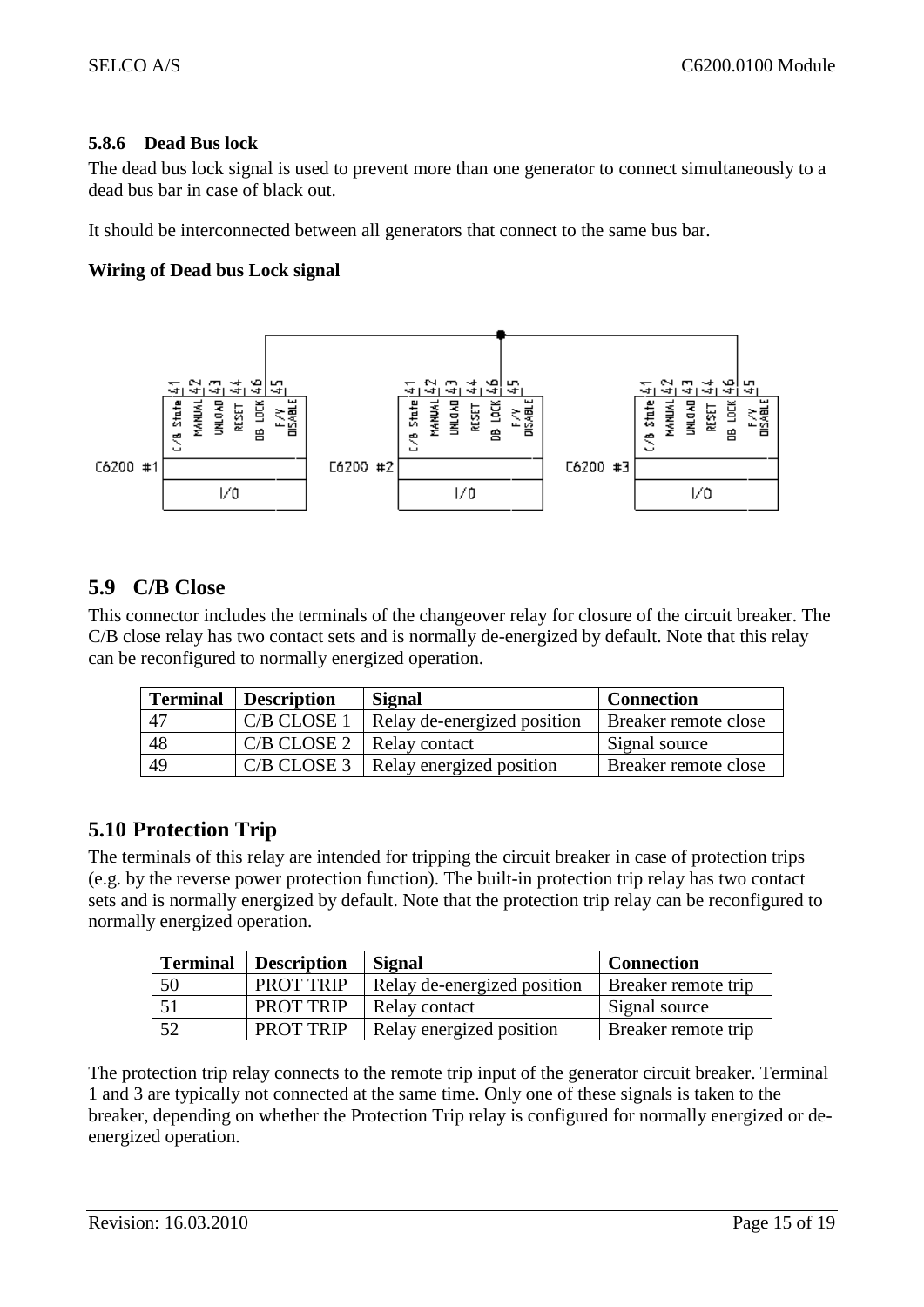## <span id="page-15-0"></span>**5.11 Unload Trip**

The unload trip relay connects to the remote trip input of the generator circuit breaker. Terminal 1 and 3 are typically not connected at the same time. Only one of these signals is taken to the breaker, depending on whether the unload trip relay is configured for normally energized or de-energized operation. The unload trip relay disconnects the circuit breaker after the generator has been unloaded by the unload function.

| <b>Terminal</b> | <b>Description</b> | <b>Signal</b>               | <b>Connection</b>          |
|-----------------|--------------------|-----------------------------|----------------------------|
| 53              | <b>Unload Trip</b> | Relay de-energized position | <b>Breaker remote trip</b> |
| 54              | Unload Trip        | Relay contact               | Signal source              |
| 55              | Unload Trip        | Relay energized position    | <b>Breaker remote trip</b> |

### <span id="page-15-1"></span>**5.12 Programmable Outputs**

The programmable outputs are normally open relay outputs outputs. The reference of all programmable outputs is terminal 64 REF. The outputs are used for indication and control signals (e.g. common alarms or speed and voltage control pulses). The functions are described in the C6200 Configuration Manual.

| <b>Terminal</b> | <b>Description</b> | <b>Signal</b>              | <b>Connection</b> |
|-----------------|--------------------|----------------------------|-------------------|
| 56              | PROGRAM OUTPUT 1   | Normally open relay output | External output   |
| 57              | PROGRAM OUTPUT 2   | Normally open relay output | External output   |
| 58              | PROGRAM OUTPUT 3   | Normally open relay output | External output   |
| 59              | PROGRAM OUTPUT 4   | Normally open relay output | External output   |
| 60              | PROGRAM OUTPUT 5   | Normally open relay output | External output   |
| 61              | PROGRAM OUTPUT 6   | Normally open relay output | External output   |
| 62              | PROGRAM OUTPUT 7   | Normally open relay output | External output   |
| 63              | PROGRAM OUTPUT 8   | Normally open relay output | External output   |
| 64              | <b>REFERENCE</b>   | <b>Relay Reference</b>     |                   |

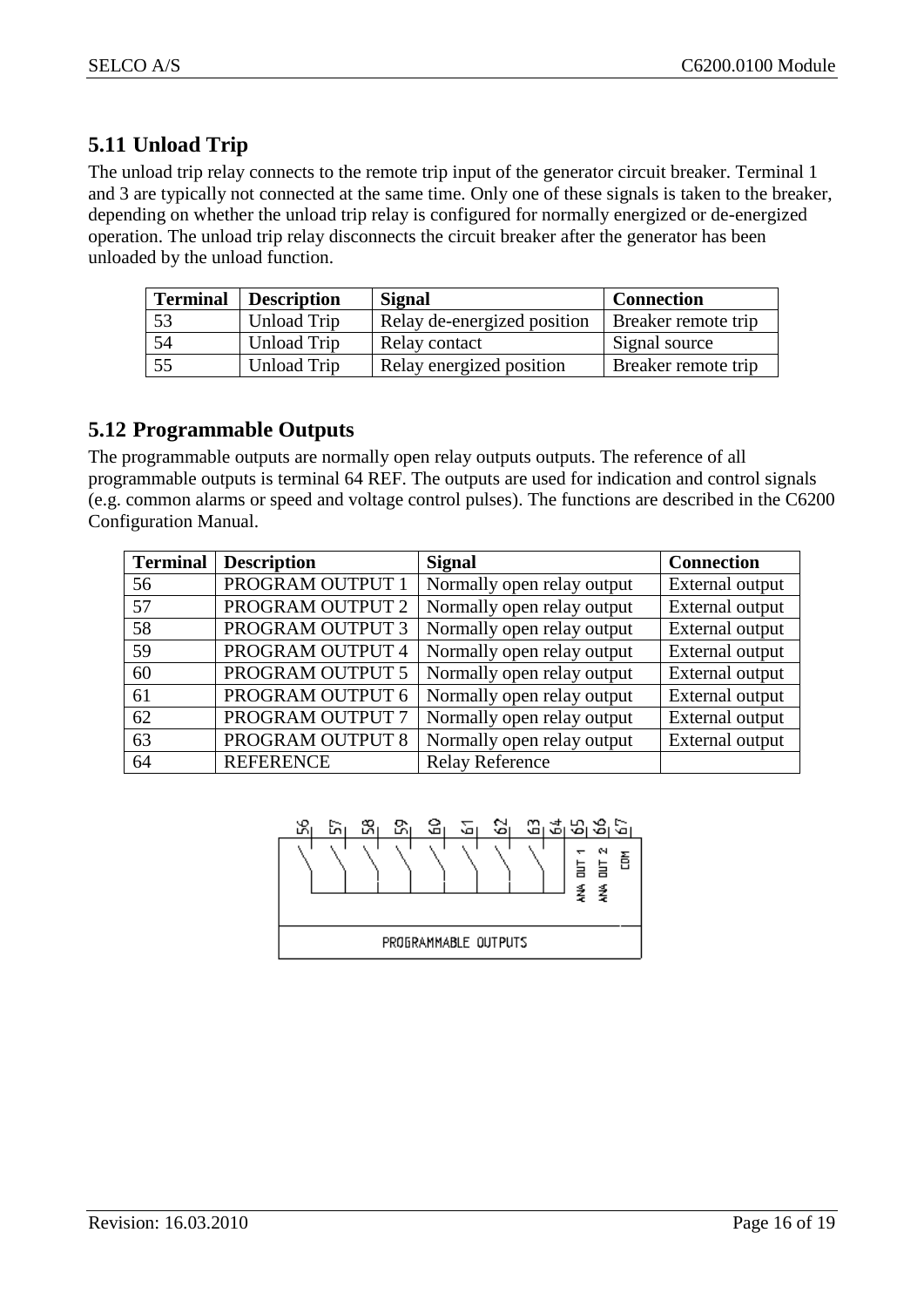## <span id="page-16-0"></span>**5.13 Analogue Outputs**

Two analogue outputs are provided by the C6200 module. The analogue outputs are intended for use with third party meters or measuring equipment. Each of the two outputs can be individually configured in relation to any one of the measured or calculated parameters provided by the C6200 module.

Each analogue output can be configured to provide a DC voltage within the range of  $-10$  to  $+10$  V DC. The two outputs are not isolated from each other or from the remaining electronics of the module. This means that the reference of the outputs has the same common reference (COM) as the module.

The analogue outputs can be used for external indication on meters or to provide analogue readings to e.g. a PLC.

| <b>Terminal</b> | <b>Description</b>         | Signal          | <b>Connection</b>      |
|-----------------|----------------------------|-----------------|------------------------|
| 65              | <b>ANALOG OUTPUT 1 VDC</b> | DC voltage      | External voltage input |
| 66              | ANALOG OUTPUT 2 VDC        | DC voltage      | External voltage input |
| 67              | <b>ANALOG OUTPUT REF</b>   | Reference (COM) | Internal reference     |

It is important to note that each analogue output is protected against short-circuit by an internal 10 kΩ resistor. Resistors are placed in series on the output terminal. The output resistor might affect the magnitude of the output signal if the internal resistance of the driven equipment is low. The principle of voltage division applies between the output resistor and the internal resistance of the driven equipment. Example: equipment with an internal resistance of only 10 kΩ would reduce a +10 VDC output voltage to +5 VDC. The two 10 kΩ resistors in series would make a 1:2 voltage divider.

## <span id="page-16-1"></span>**5.14 Alarm**

The ALARM includes two contact sets. The alarm relays can only operate as normally energized relays. This is to ensure that the ALARM relay will trip in case both supplies fail.

| <b>Terminal</b> | <b>Description</b>            | <b>Signal</b>                            | <b>Connection</b> |
|-----------------|-------------------------------|------------------------------------------|-------------------|
| -68             | <b>Alarm Contact</b>          | Relay de-energized position              | Alarm system      |
| -69             | Alarm Contact   Relay contact |                                          | Signal source     |
| -70             |                               | Alarm Contact   Relay energized position | Alarm system      |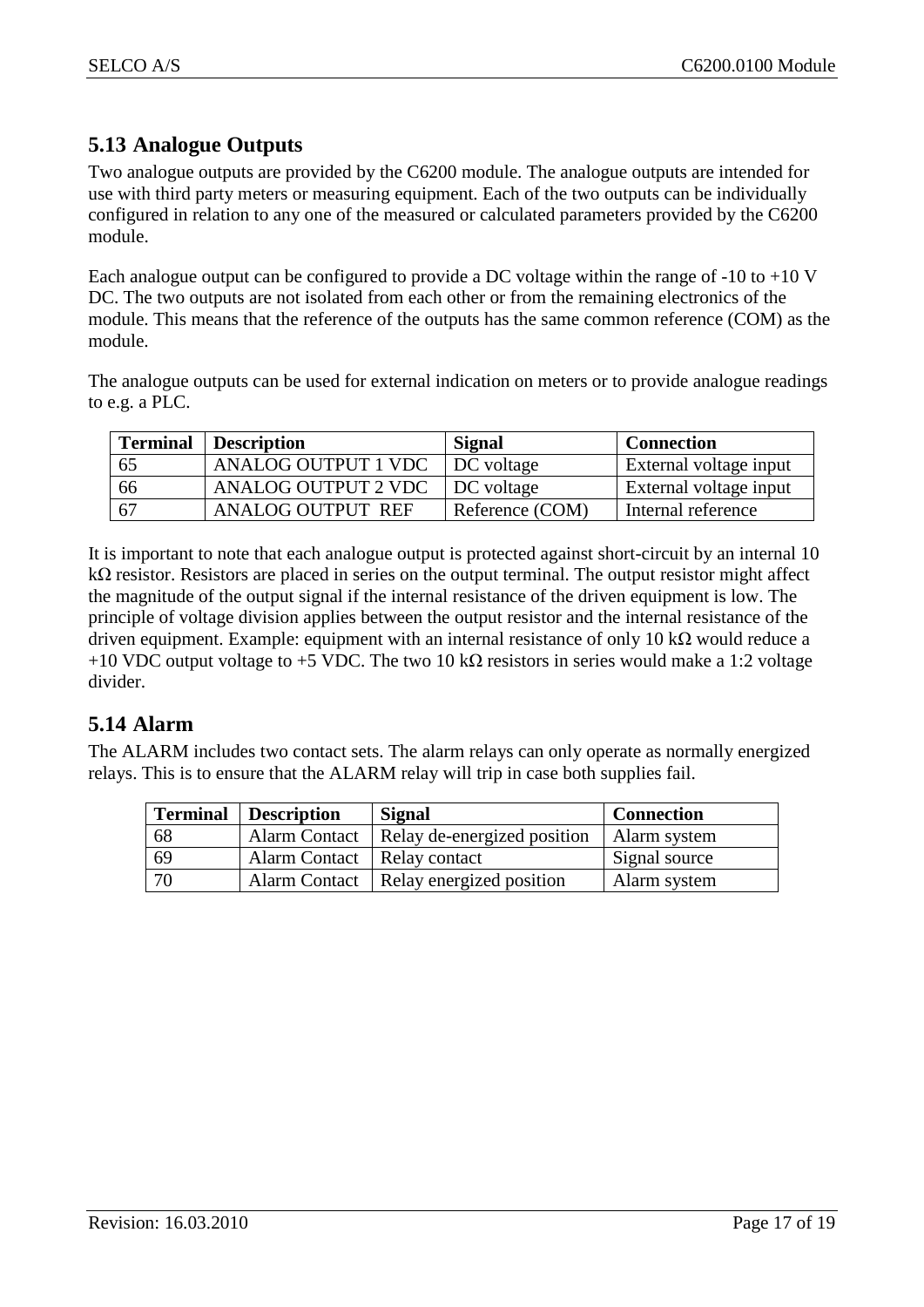## <span id="page-17-0"></span>**5.15 RS485**

| <b>Terminal</b> | <b>Description</b> | <b>Signal</b>        | <b>Connection</b>          |
|-----------------|--------------------|----------------------|----------------------------|
| Left            |                    | <b>RS485 B</b>       | B signal of the RS485 bus  |
| Middle          |                    | RS485 A              | A signal of the RS485 bus  |
| Right           | <b>REF</b>         | Reference (isolated) | Reference of the RS485 bus |

The C6200 module includes an isolated RS485 interface.

It is important to note that the RS485 reference is isolated from the common COM of the module.

The 3-wire RS485 bus is connected from module to module.

The first and the last module on the RS485 bus need a termination resistor (150 $\Omega$ ) between lines A and B. It is not necessary to connect external resistors. The C6200 contains internal end of line resistors for the RS485 bus. They can be activated by DIP switch 5 on the front of the C6200. Therefore, on the first and on the last unit on the RS485 bus DIP switch 5 has to be switched to ON. The maximum cable length for RS485 is 1000 meters. The cable type must be twisted (twisted pair) for A and B. The cable must be shielded. One end of the shield (and only **one** end) must be connected to switchboard chassis.

Cable 2-LiYCY TP shielded 2x2x0,75 can be used



It is sometimes necessary to fix the potential of the RS485 + and – lines due to interference from other sources. This is done using two 1 kΩ resistors. One is fixed between  $RS485 +$  and +5 VDC, the other is fixed between RS485 – and the reference of the +5 VDC supply. The reference of the +24 VDC supply must then be connected to terminal 1 of the RS485 plug on each and every module.